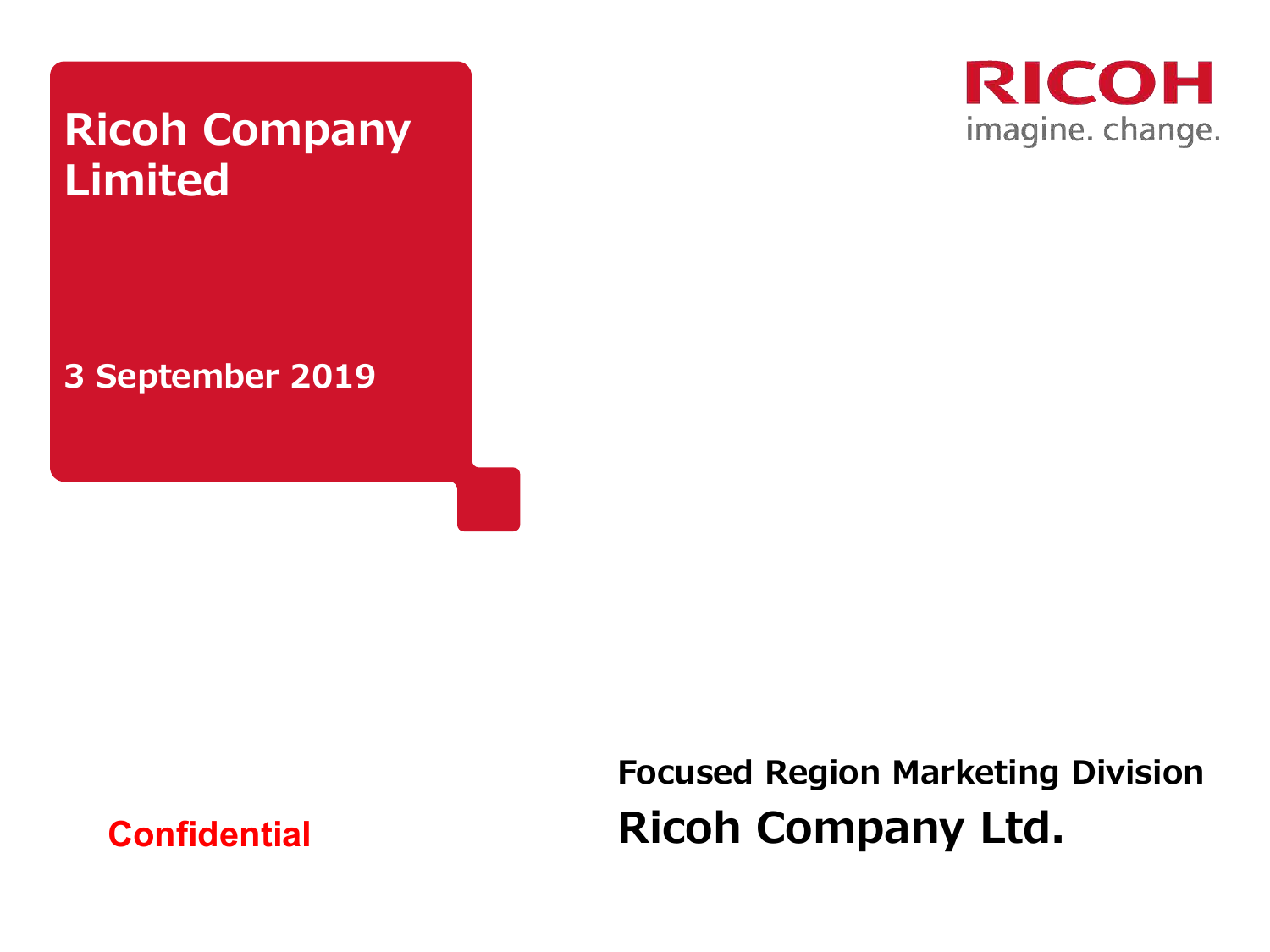

RICOH imagine. change.

Ricoh Company, Ltd. Founded: February 6, 1936 Capital: 135.3 billion yen \*as of March 31, 2018

President and CEO: Yoshinori Yamashita Head Office: 3-6, Nakamagome 1 chome, Ohta-ku, Tokyo, Japan

Ricoh Group Consolidated

Number of Companies: 222 Number of Employees: 97,878 \*as of March 31, 2018

Sales: 2,063.3 billion yen \*Year ended March 31, 2018



**Ricoh Co., Ltd.** President and CEO Yoshinori Yamashita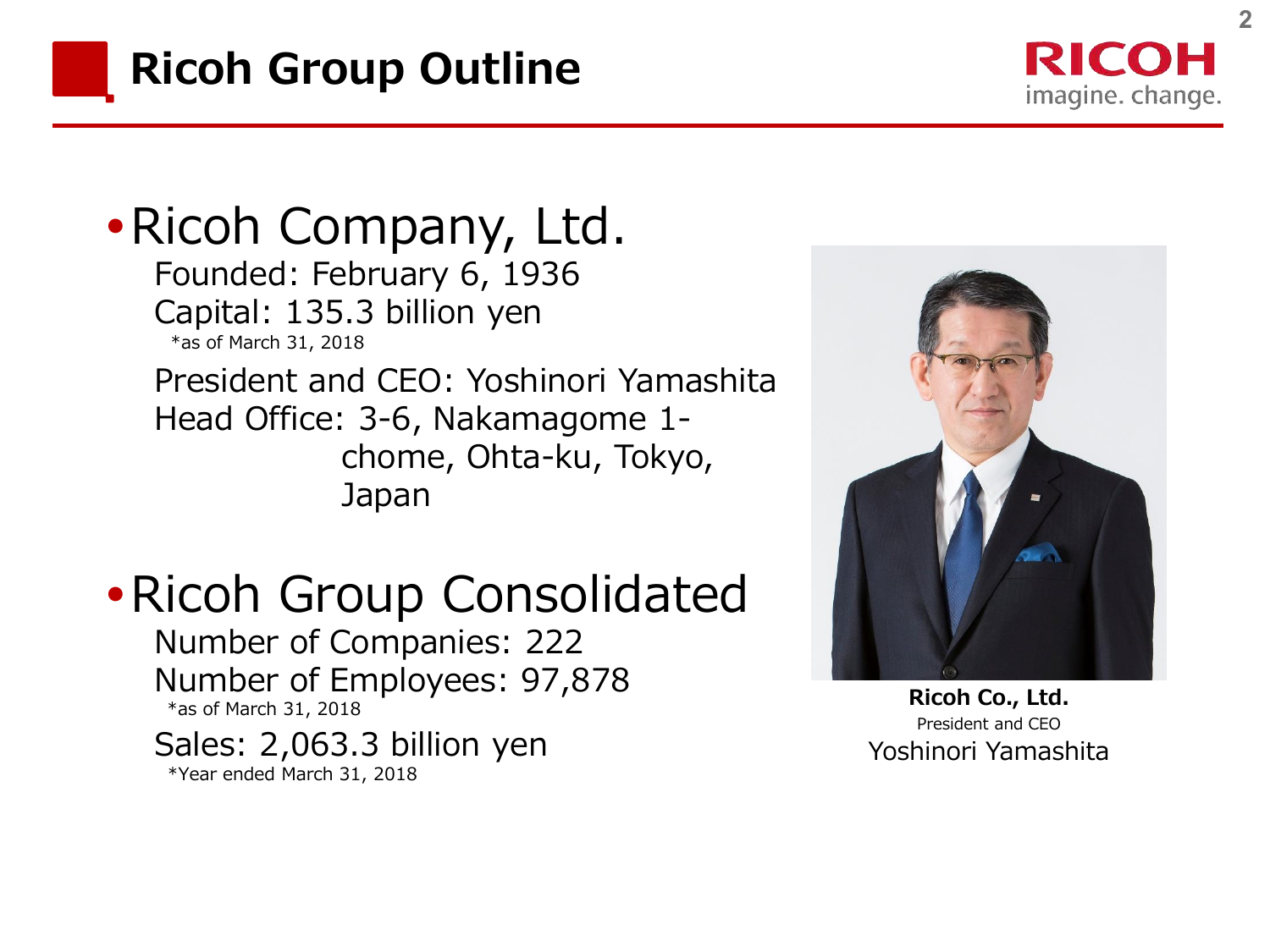#### **Introduction of international initiatives** imagine. change.

- **■**Main initiatives and guidelines
	- ・Universal Declaration of Human Rights
	- ・UN Global Compact's
	- ・United Nations Guiding Principles on Business and Human Rights
	- ・Children's Rights and Business Principles
	- ・ISO26000
	- ・OECD Guideline for Multinational Enterprises
	- ・ILO Declaration on Basic Principles and Rights at Work
	- ・GRI Guideline
	- ・Sustainable Development Goals
	- ・RE100

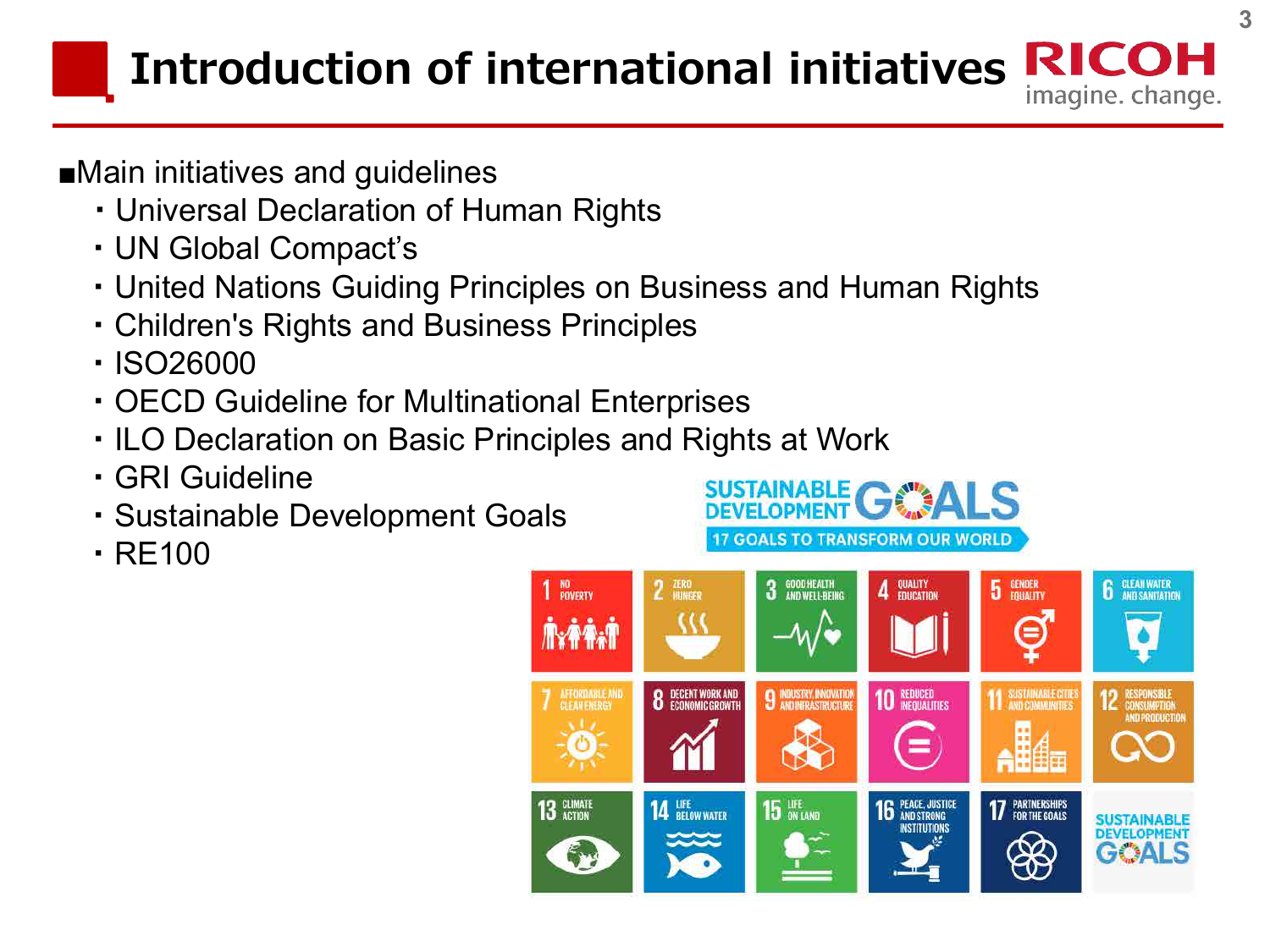**RICOH** imagine. change.

The Ricoh Group's global network provides products and solutions to about 200 countries and regions around the world.

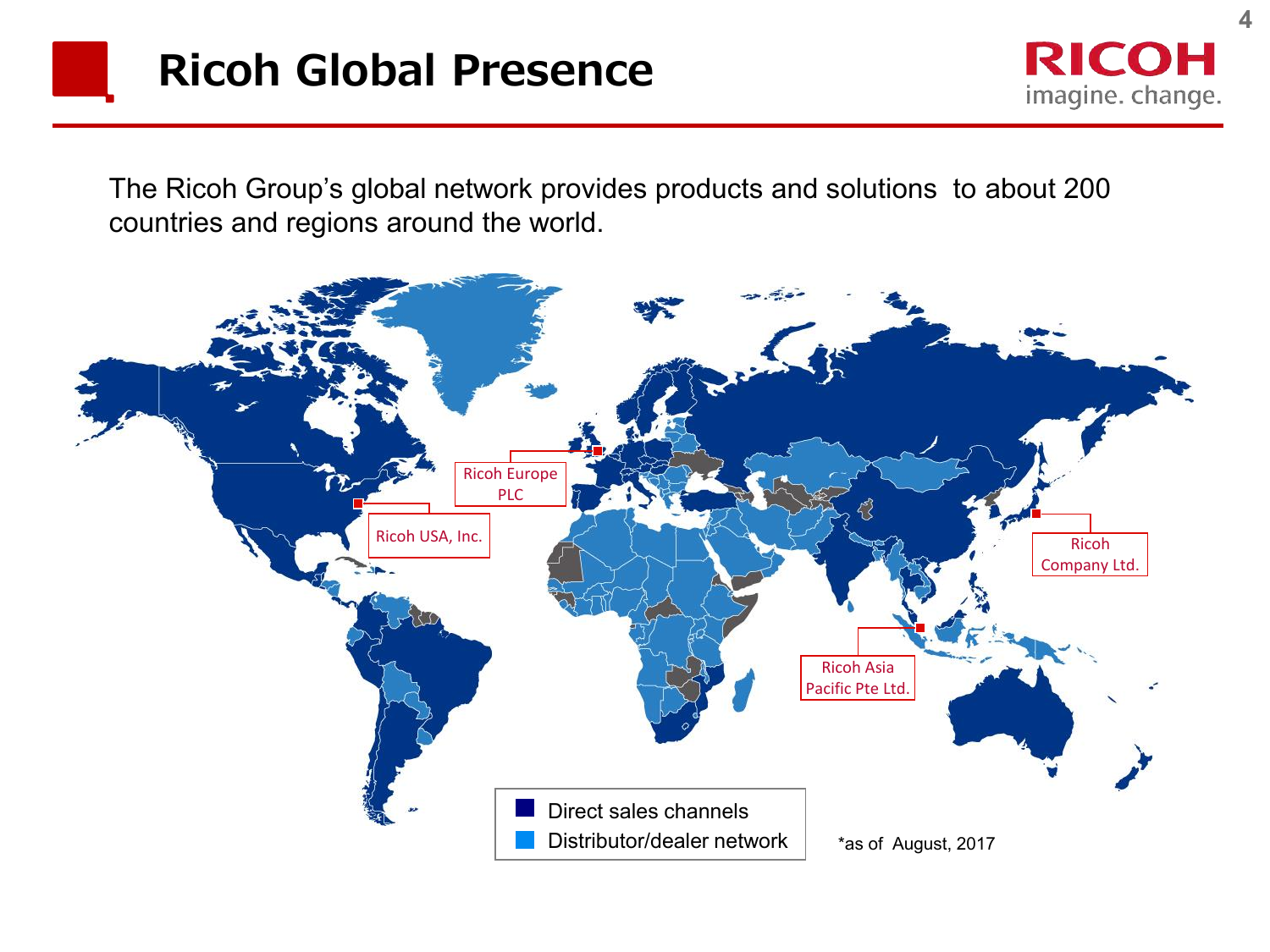The Ricoh Group controls every step of the business process from design to development to production, sales, service and support.

#### ⚫ **Office Printing**

MFPs (multifunctional printers), copiers, laser printers, digital duplicators, wide format, facsimile, scanners, related parts & supplies, services, support and software

#### ⚫ **Office Service**

Personal computers, servers, network equipment, related services, support, software and service & solutions related to document

#### ⚫ **Commercial Printing**

Cut sheet printer, continuous feed printer, related parts & supplies, services, support and software

#### ⚫ **Industrial Printing**

Inkjet head, imaging systems and industrial printers

#### ⚫ **Thermal Media**

Thermal media

#### ⚫ **Other**

Optical equipment, electronic components, semiconductor devices, digital cameras, industrial cameras, 3D printing, environment and healthcare

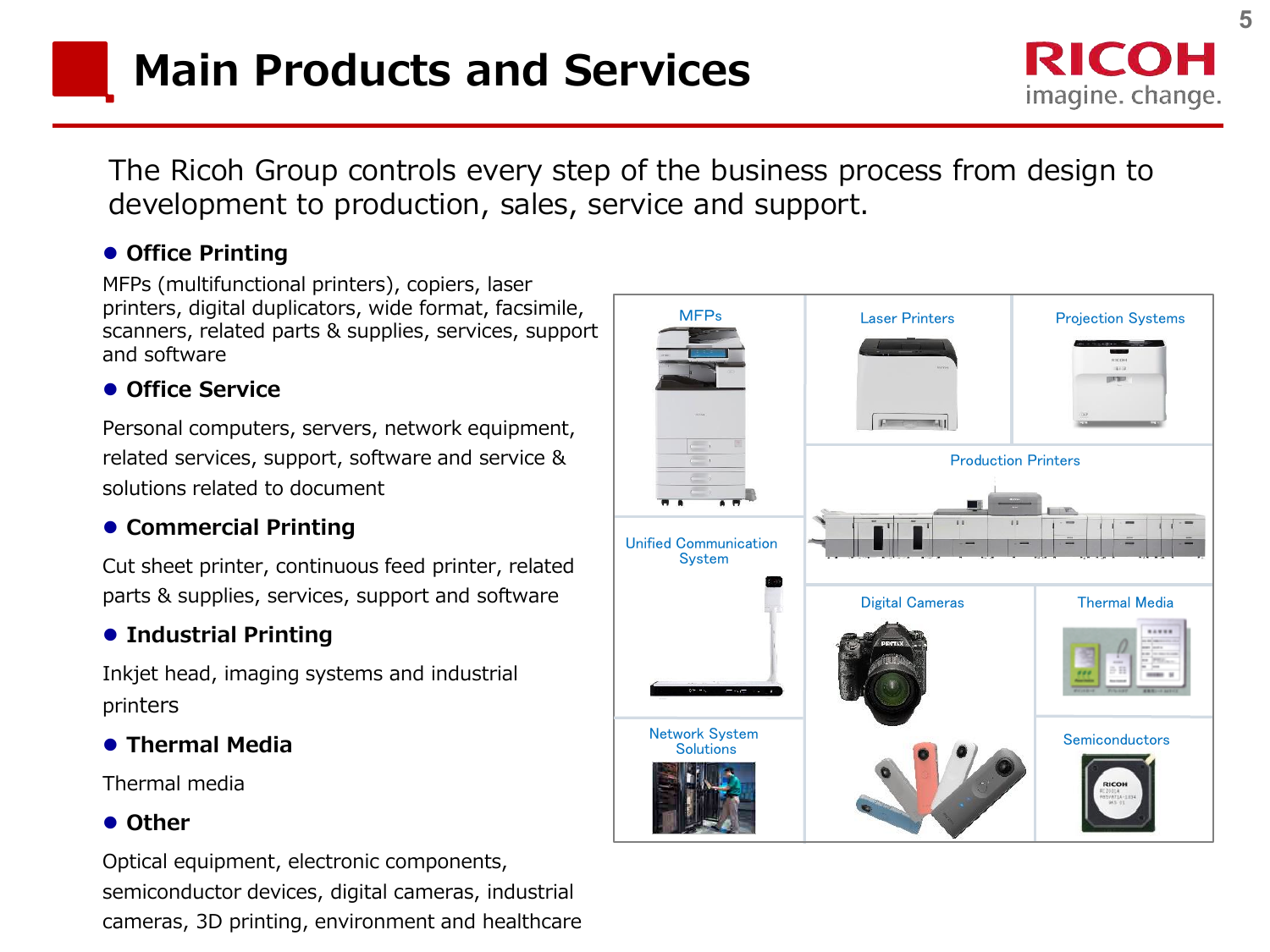imagine. change.

- Tsuneo (Neil) Yoneda
- 1 spouse  $& 2$  kids (10 yrs. boy  $& 7$  yrs. girl)
- Favorite: Wine & the around
- **History in Ricoh** 
	- Joined Ricoh Facsimile group in 1989
	- Japanese Domestic Sales in 1989
	- Trainee in UK in 1992
	- OEM manager in NJ in 1997
	- Laser Printer Product Marketing in 2000
	- European Business Support in Amstelveen in 2005
	- Operation Support in London in 2007
	- Marketing Director in Ricoh Rus in 2012
	- Emerging Market Business Group in 2015
	- IoT printer deployment in India & China in 2017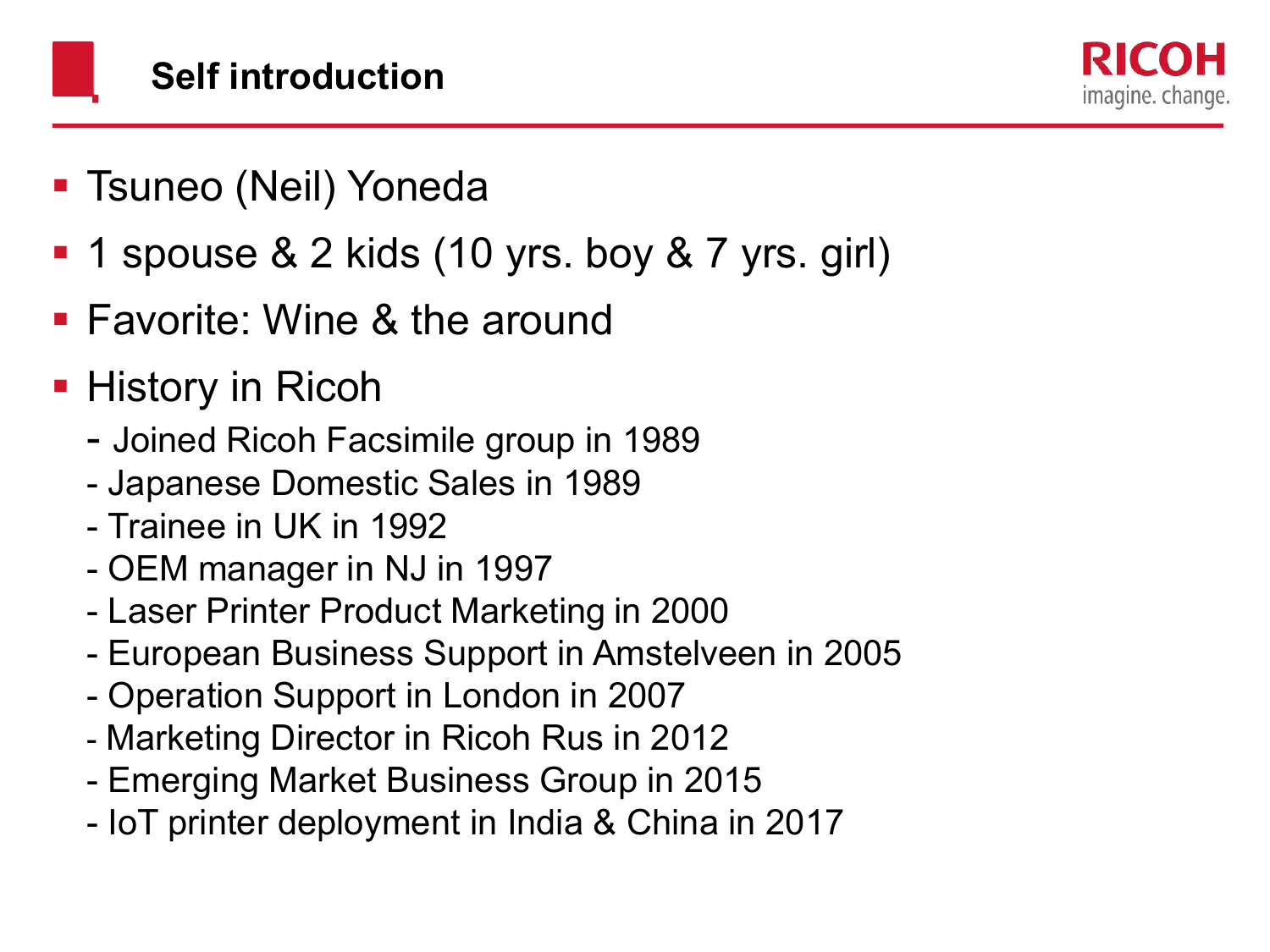



**7**

## **F-Pro Business Section**

The scope of F-Pro Business Sec. is to solve social challenges by deepening our understanding of the people, culture and society. Together with local partners we will select the most relevant technologies from Ricoh's diverse portfolio and develop solutions to tackle social issues.

# **Geographic Focus**

Our focused area is Africa, particularly Eastern African countries where the innovation activities are driven lively. Kenya, Tanzania, Rwanda, Uganda and Ethiopia.

# **Business Sector Focus**

Agriculture, Healthcare, Education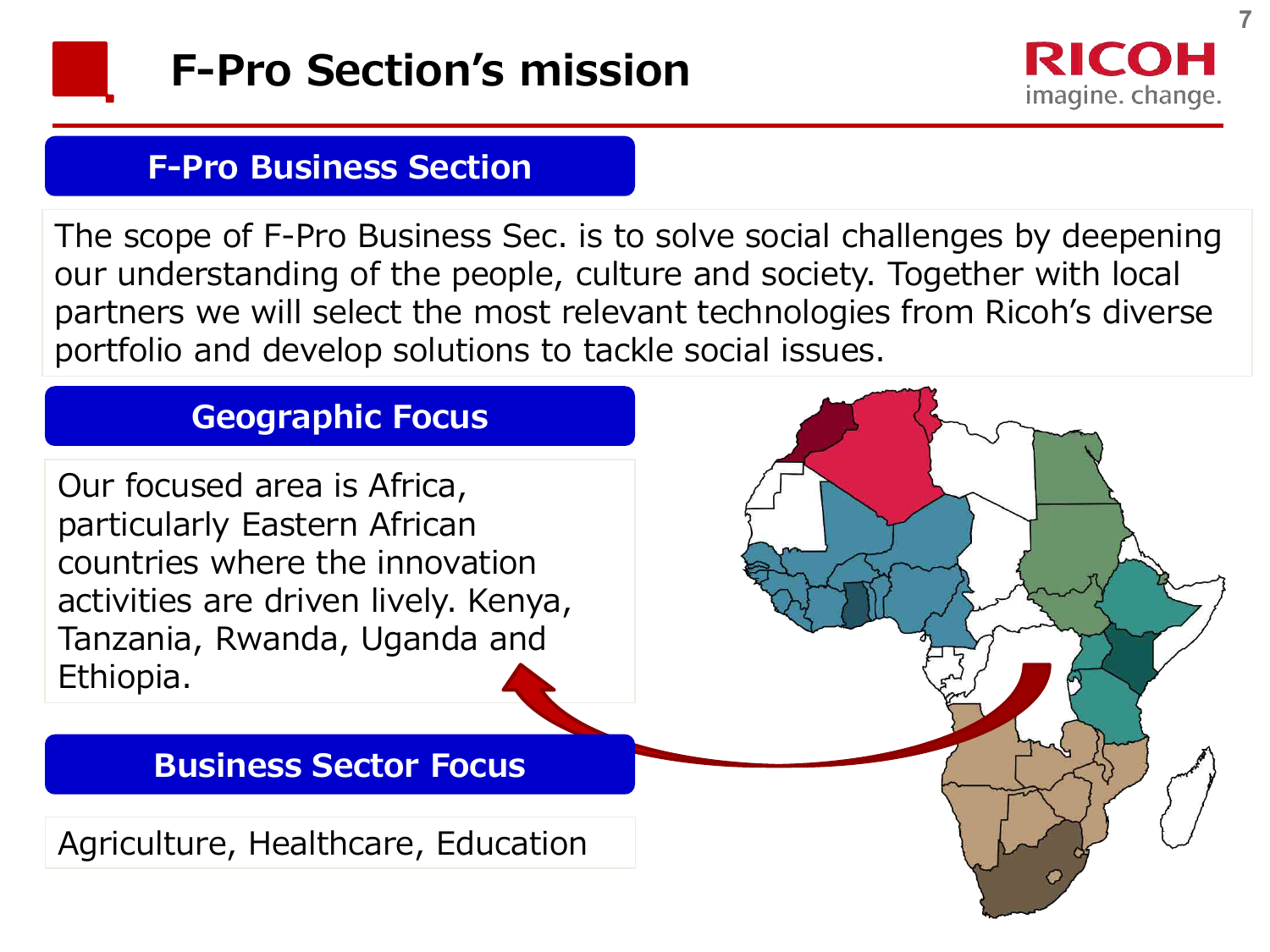# Some of the technologies

### **Live Stock/Food value chain**

- ◆ **Livestock management with sensing technology**
- ◆ **Value chain process flow with printing technology**











CowTalk Stealth Printing Thermal Paper Food Label Logistic Label

# **Sustainable Environmental Management/Infrastructure**

- ◆ **Running energy efficiency and renewables businesses**
- ◆ **Infrastructure inspection system with machine learning**
- ◆ **Other Printing Technology**





Micro Hydroelectric Power Generation

Road Inspection



Dye-Sensitized

Dye-Sensitized organic in this Brindistrial Handy Printer<br>Solar Cell Frinting Printing Film based organic photovoltaics



Industrial Printing



## **Education/Healthcare**

◆ **Remote training with VR video conference**





Remote Class



360° Camera Rwanda Teacher Learning



UCS360VR live Operating Room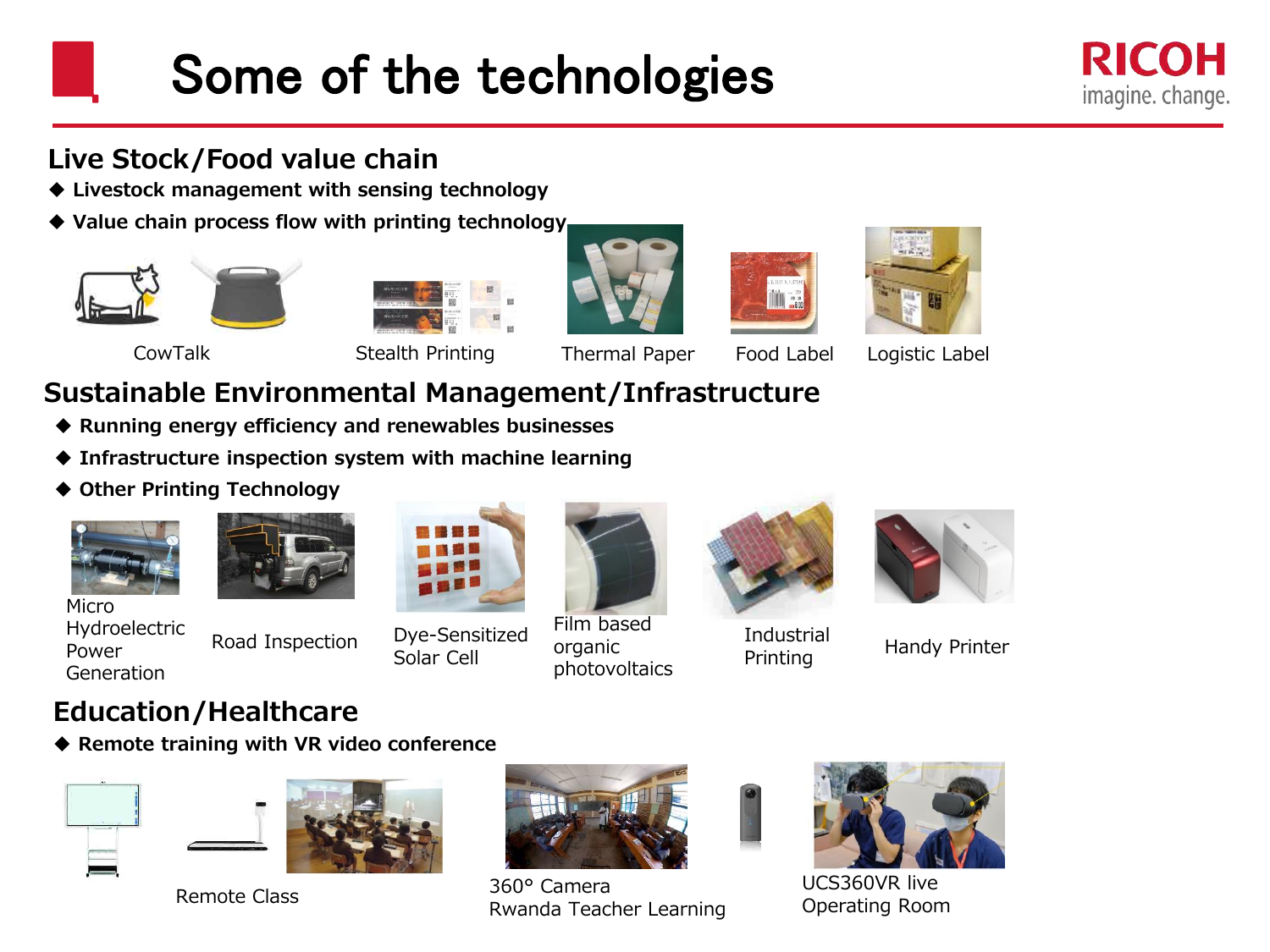